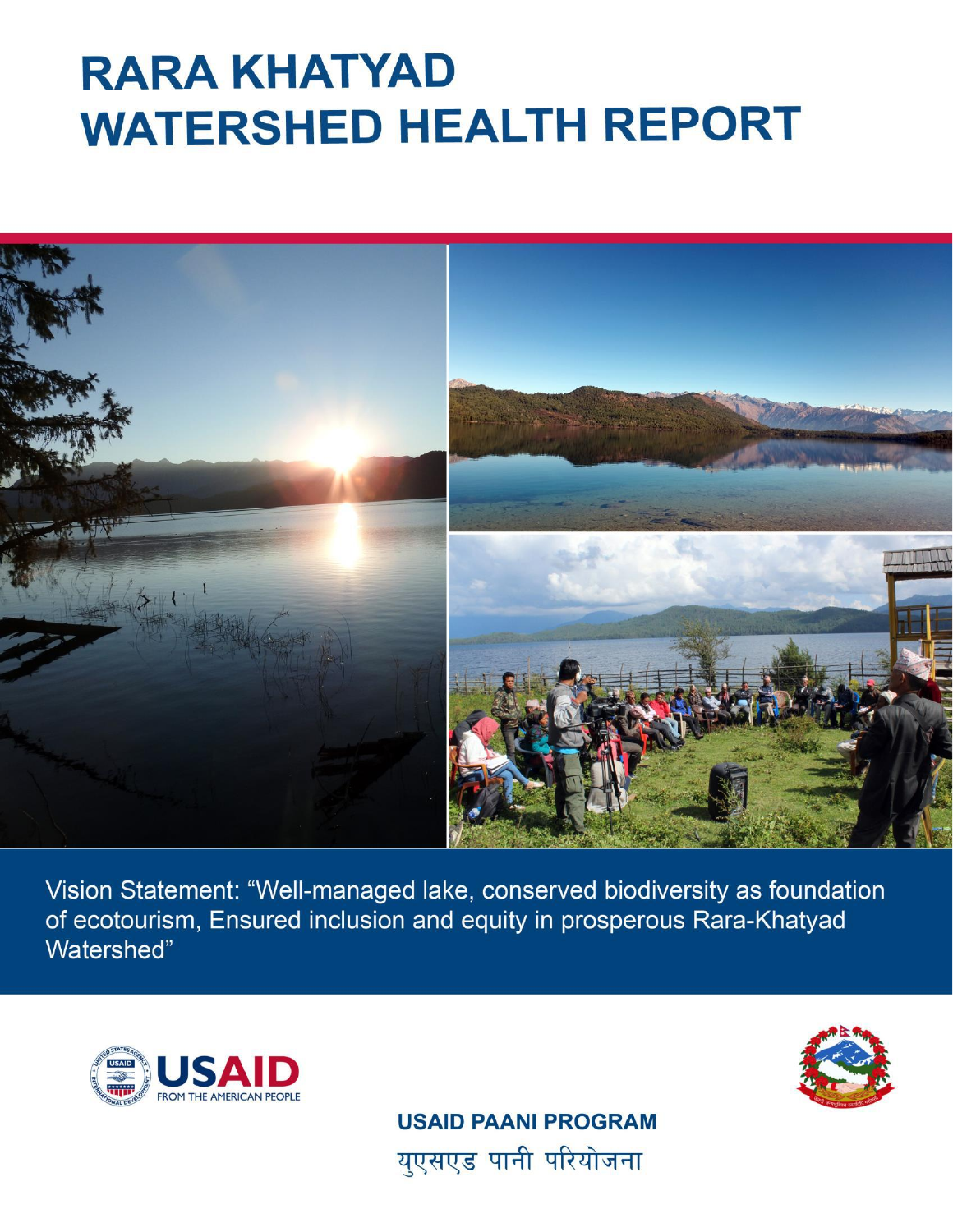### **What is a watershed?**

A watershed is an area of land that contains a common set of rivers, streams or wetlands that drain into a single larger body of water, such as a river or stream (Figure 1). But watersheds include more than streams and rivers; they also consist of all the people, forests, wildlife, terrain, climate, and agriculture within the landscape, settlements and infrastructure.

A watershed should be understood in its entirety – upstream and downstream – rather than by looking only at one element of the watershed. Water flows connect various aspects of a watershed, and what happens upstream has an impact on what happens downstream. For example, landslides and soil erosion upstream can increase sedimentation for downstream residents. Similarly, water diversions upstream for irrigation reduce water available downstream for people and aquatic species.





This watershed health report is one of several being written for watersheds across Nepal to inform development visions and processes. The goal of this watershed health assessment is to help people living in the Rara Khatyad Watershed make better decisions, protect and restore the watershed, reduce risks, and create sustainable economic opportunities.

This watershed health report uses indicators to measure different aspects of a watershed to determine if the landscape is healthy and able to provide ecosystem services to people living in that watershed. The indicators in this report were determined through a combination of local stakeholder use priorities and watershed health as defined in the literature.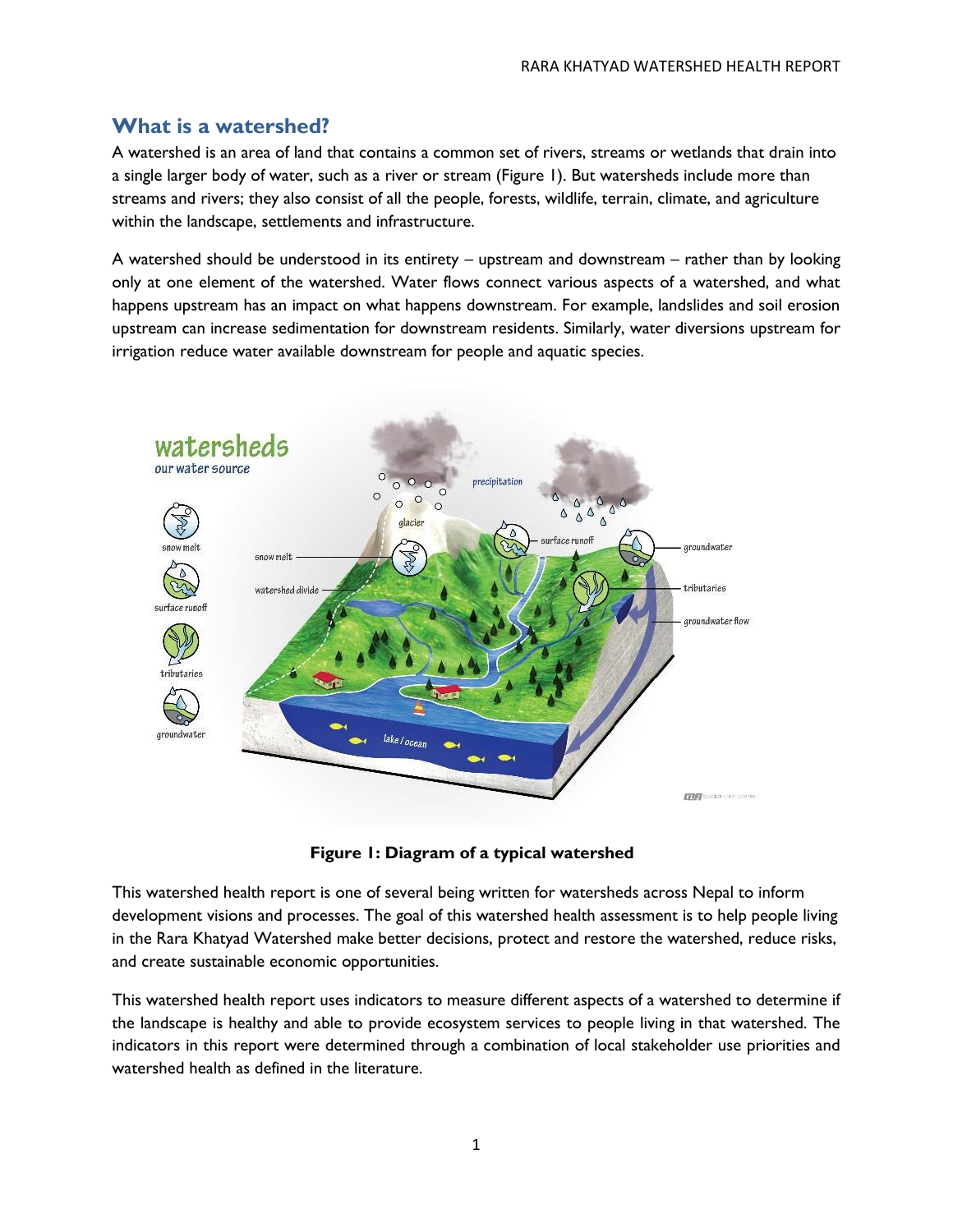The health indicators in this report are grouped under larger categories of 1) nature 2) wealth and 3) power, each of which explores related aspects of the watershed from that particular viewpoint. A full profile of the Rara Khatyad Watershed has also been prepared.

| Watershed                   | Rara Khatyad                                                                                 |
|-----------------------------|----------------------------------------------------------------------------------------------|
| <b>River basin</b>          | Karnali                                                                                      |
| <b>Province</b>             | Sudurpaschim (No. 6)                                                                         |
| <b>Total watershed area</b> | $308 \; \mathrm{km^2}$                                                                       |
| <b>Physiographic zone</b>   | High mountain (100%)                                                                         |
| No. of streams              | 25                                                                                           |
| <b>Major rivers</b>         | Khatyad, Missichaur, Kawa, Thado, Bihani, Nakharji, Kahka, Nauli,                            |
|                             | Buichana, Dudhe and Lyachudi                                                                 |
| Lakes and wetlands          | Rara Lake, Bagad Jiula, Khesma, Chhote, Gamtha, Nilasain Daha,                               |
|                             | Mani Daha, Mauli Daha, Rig Daha                                                              |
| <b>Land use</b>             | Forest (49.2%), grazing (25%), agriculture (20.3%), barren land (3%),<br>water bodies (2.5%) |
| Total drainage length       | 963 km                                                                                       |
| <b>Drainage density</b>     | $647 \text{ km}^3$                                                                           |
| <b>Municipalities</b>       | Soru GP, Khatyad GP, and Chhayanath Rara NP                                                  |
| <b>Population</b>           | 16,919 (49.5% female; 50.5% male)                                                            |
| <b>Population density</b>   | 55 person/km <sup>2</sup>                                                                    |
|                             |                                                                                              |

The Rara Khatyad Watershed (Figure 2) falls within the Karnali River Basin and includes parts of the Mugu district in western Nepal. This watershed stretches over 308 km<sup>2</sup> with a population of 16,919 and population density of 55 people per km2. All of the watershed is categorized topographically as high mountain. Under the new federal system of governance, the watershed will be administered primarily by Khatyad Rural Municipality, or gaunpalika (GP), in the west, which covers 87% of the watershed, and Chhayanath Rara Municipality, or nagarpalika (NP), in the east (12%). A tiny portion of the watershed (1%) overlaps into Soru GP to the north. Rara Lake and Rara National Park, two popular tourist destinations and important biodiversity areas, are located in the eastern half. Rara Lake is entirely contained within Chhayanath Rara GP, while approximately 50% of the national park lies in the same unit.

The main waterway, Khatyad Khola, originates in Rara Lake and is nourished by several tributaries that are both snow and rain fed. While many households depend on the river for irrigation and other daily water needs, flow in recent years has been negatively affected by deforestation, road construction, climate change, intensive agriculture, and steep slope cultivation. Each of these factors has increased the likelihood and incidence of landslides in the watershed, exacerbated increasingly by intense rainfall and prolonged periods of no rain that impact communities and aquatic habitats.

Rara Lake is of special importance to the watershed, not only for the resources it provides to the surrounding communities, but also for its biodiversity and recreation potential. The lake and its tributaries provide a wide range of fish that are crucial to local diets and attractive to sport fishing groups – although fishing is currently banned in the lake and only permitted on rivers. Rara Lake also contains numerous species of plankton and algae that serve as the foundation for aquatic life in this area.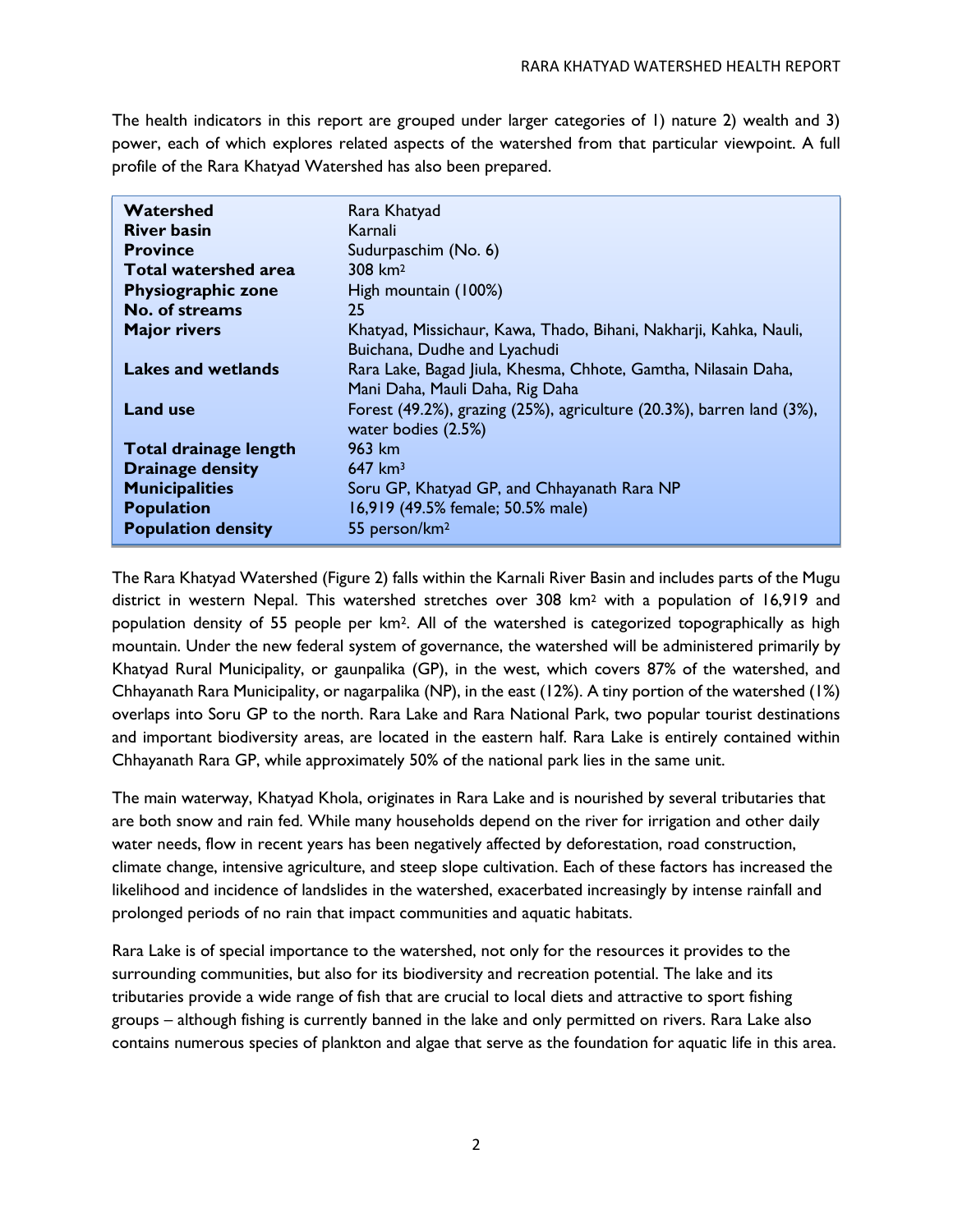

**Figure 2: Map of the Rara Khatyad Watershed with administrative units**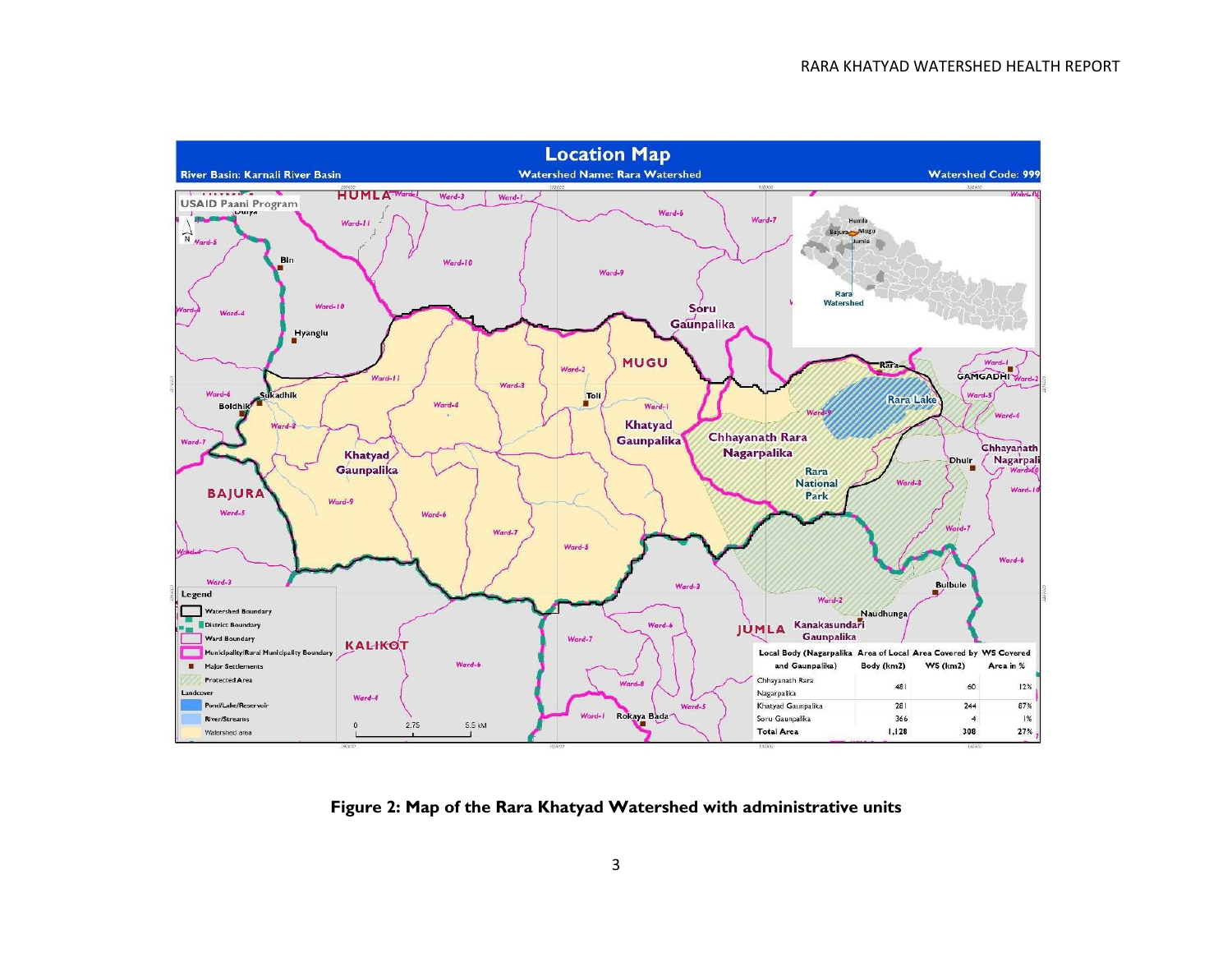## **Nature**

This section examines the environmental and natural resource dimensions of the watershed, including climate and weather, hydrology, biodiversity, and land use within the Rara Khatyad Watershed, paying special note to trends and changes that may threaten the health and sustainability of these assets.

#### **Water**

The condition of water resources within a watershed depends on a large number of factors that affect the water cycle. In the Rara Khatyad Watershed, these include rainfall, infiltration, and withdrawals for irrigation, among other factors.

#### **Rainfall**

Rainfall estimates and projections were made using data collected from a station in Rara (the only station in the watershed) and a second station in Thirpu, located 17 km from the southern boundary in Mugu district.

The Theissen polygon method was used to estimate the average rainfall in the Rara Khatyad Watershed. The highest and lowest monthly rainfall amounts are observed in August and November, respectively, and the seasonal averages are as follows:

Winter (Dec-Feb): 100 mm Pre-monsoon (Mar-May): 158 mm Monsoon (Jun-Sep): 462 mm Post-monsoon (Oct-Nov) 34 mm

The average annual rainfall for the watershed is estimated at 755 mm.

#### **Water availability**

Household surveys (n= 633) found that 1.7% of households have water on the premises, while 88.5% require less than 30 minutes to obtain sufficient daily water. The remainder of households (9.8%) require more than 30 minutes per day. Disaggregating households by caste/ethnicity, we find that 16.7% of Janajati, 15.4% of BCTS, and 8.1% of Dalit families require more than 30 minutes per day.



**88.5%**

*Households need < 30 minutes to obtain sufficient water for daily needs.*

#### **Water accessibility**

On the question of access, 96.3% of households reported having equal access to public water resources in the watershed. When disaggregating these numbers by caste/ethnicity, we find that 3.7% of Janajati households claimed unequal access to water, compared to 6.0% of Dalit families, and 3.1% of BCTS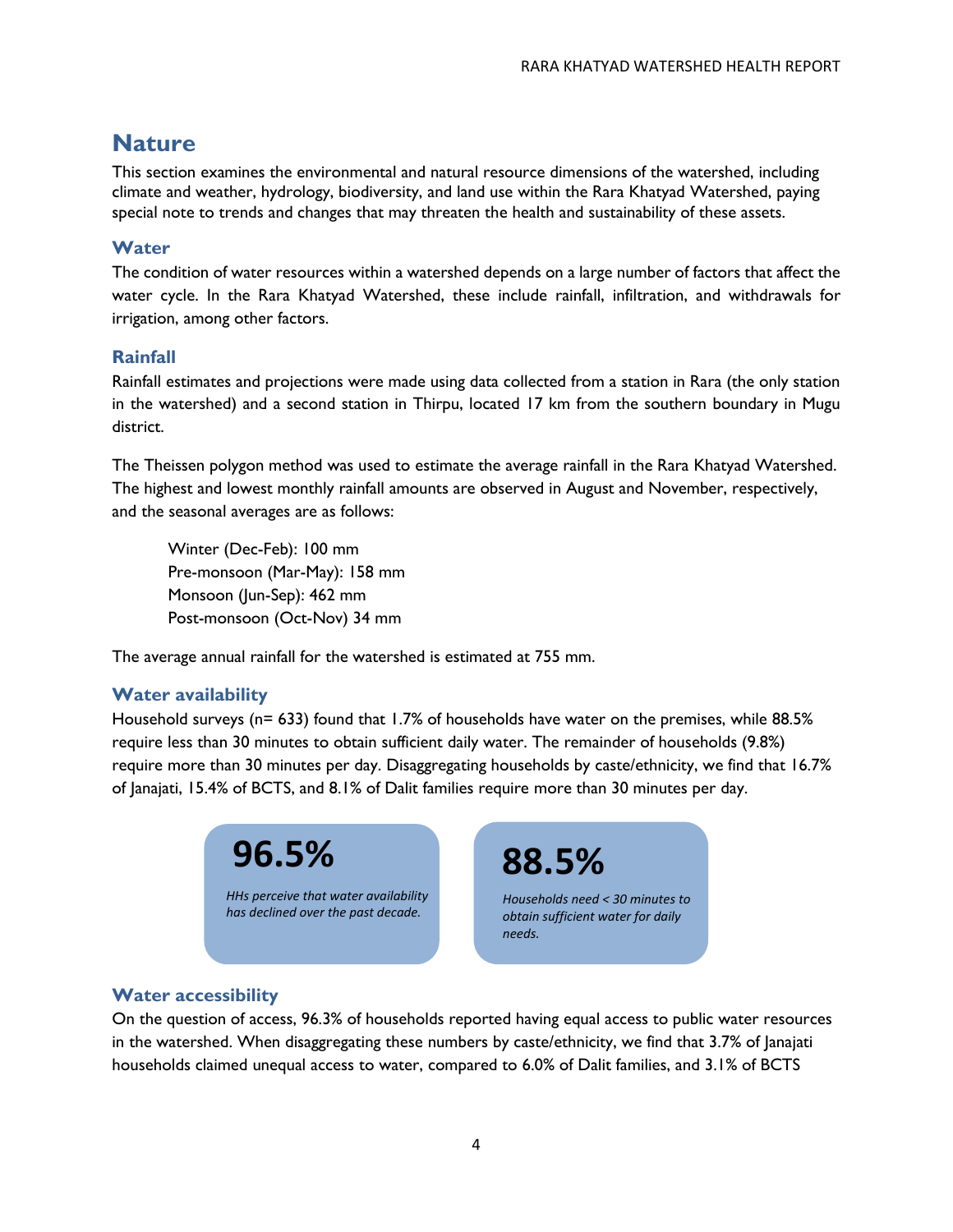families. The reasons given for unequal access included caste-based discrimination, long distances to water collection points, and rising water scarcity in certain areas of the watershed.

#### **Water quality**

Water quality tests were taken in several locations using an Akvo Caddisfly kit. Water quality in the watershed was determined by testing a range of parameters, including pH, nitrate nitrogen and nitrate nitrogen, ammonium, and phosphate. Dissolved oxygen was found to be low near the Rara Lake exit, which may be due to the high nutrition load in that area, but within acceptable ranges in other locations. Favorable dissolved oxygen levels were reported in all areas, which is crucial to fish survival. High ammonia levels were



*Households perceive the quality of water they drink is good*

detected at Kawa Khola and Putta Khola, while high pH values were found at Putta Khola alone.

#### **Land use and Land cover**

Located in a "high mountain" zone, the land cover of Rara Khatyad is largely alpine: 49.2% of its land cover is forest, dominated by hardwoods and conifers. Twenty-five percent of the watershed is used for grazing livestock, while 20.3% is cultivated for crops. Lakes, rivers, ponds, and barren land account for the remaining area (Figure 3).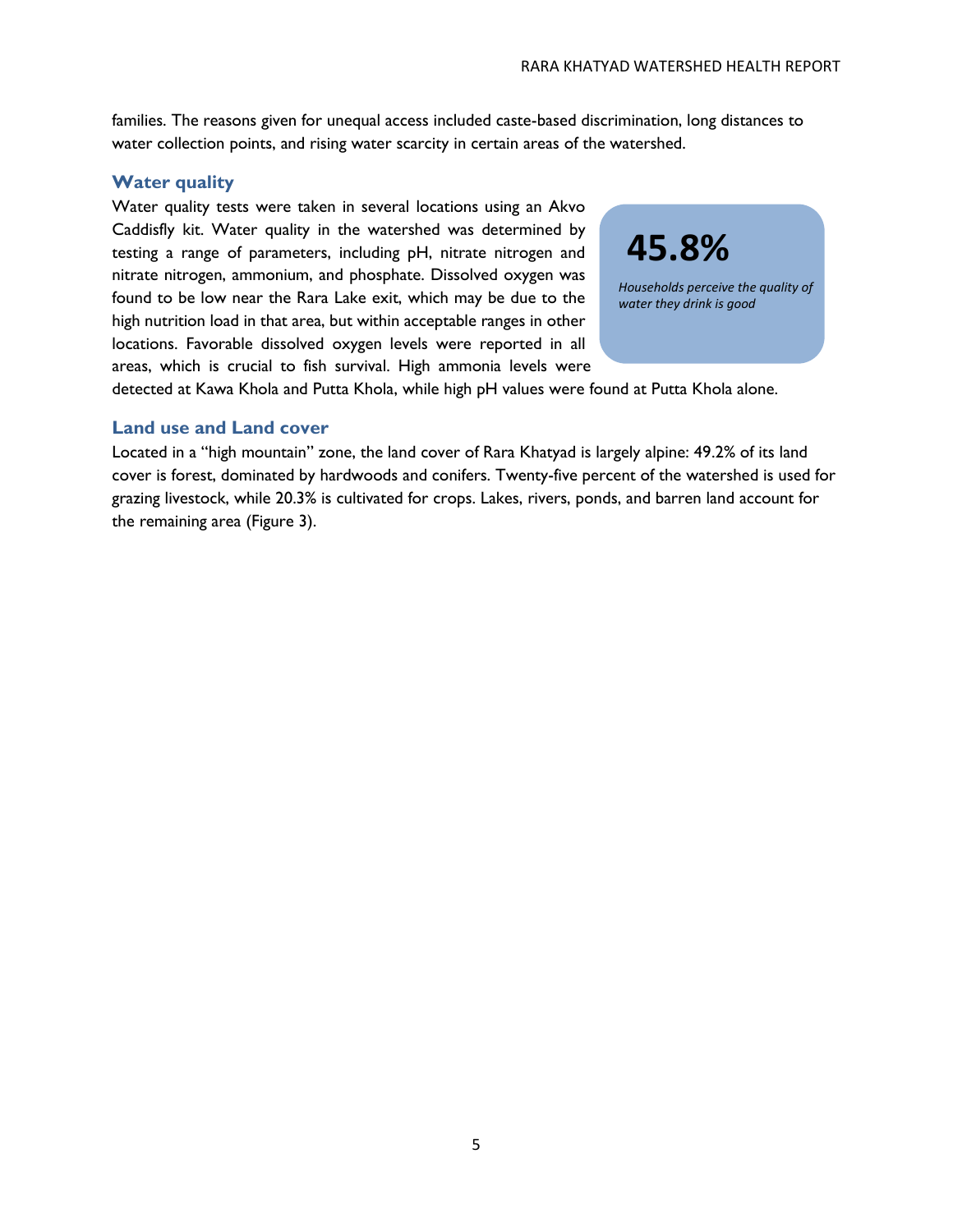

**Figure 3: Land cover in the Rara Khatyad Watershed**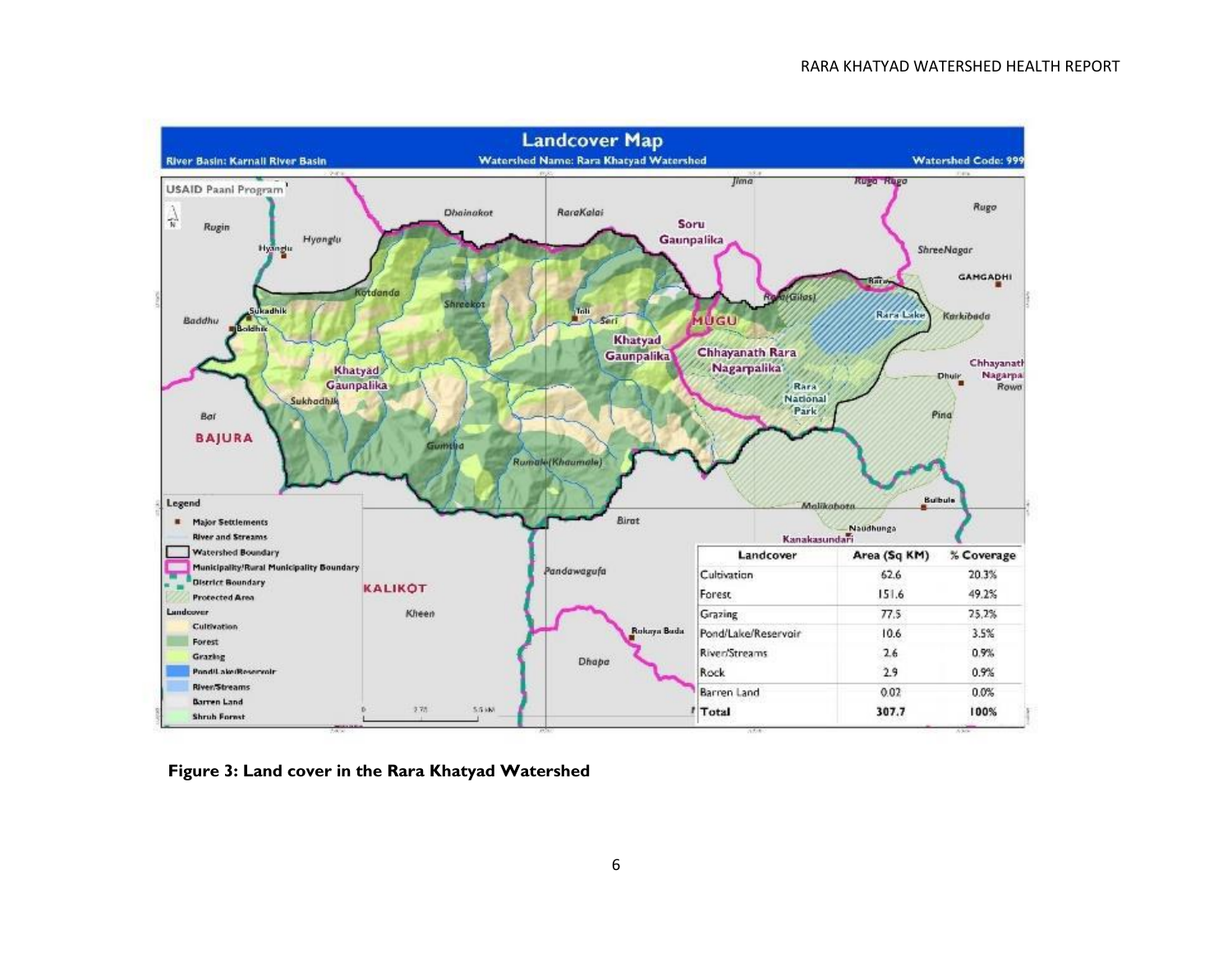Looking more closely at forest types, GIS mapping finds that 68% of the trees found are mixed hardwood, followed by Banjh oak (19.2%), pine (7.4%), and fir (2.7%). The remaining dominant species include sal, cedar, and sisau.

From 2000-2016, forest cover has declined. According to data from Global Forest Watch, the watershed lost 33 hectares of forest (or 4.2%), while no forest gain has been recorded. The forest loss appears concentrated around Rara Lake, raising concerns about preserving this important buffer zone.

#### **Biodiversity and invasive species**

Rara Lake holds special significance in terms of biodiversity for three endemic fish species and one endemic frog that originated here: snow trout (Schizothorax nepalensis), snow trout (Schizothorax macrophthalmus), Rara snow trout (Schizothorax raraensis), and Rara Lake frog (Paa rarica).

The floral diversity of the watershed is considerable: 170 species are found in Rara National Park alone. Among the better known species are the rhododendron (Rhododendron arboretum), brow[n oak,](https://en.wikipedia.org/wiki/Cerris) and several species of pine: [blue pine](https://en.wikipedia.org/wiki/Pinus_wallichiana) (Pinus excelsa), [West Himalayan spruce](https://en.wikipedia.org/wiki/Morinda_Spruce) (Picea smithiana), [black juniper](https://en.wikipedia.org/wiki/Juniperus_indica) (Juniperus indica), and [Himalayan cypress](https://en.wikipedia.org/wiki/Cupressus_torulosa) (Cupressus torulosa). Numerous medicinal herbs also grow in the area, many of which local residents harvest for sale and personal use.

As noted above, three species of fish and one frog are endemic to the watershed. However, local residents rely on a large variety of species for sale and household consumption. Through focus group discussions (FGDs) and key informant interviews (KIIs), Paani found seven species of fish in Rara Lake, and 23 species in the watershed. The snow trout (Nepali name: Asala) remains the most important

**63.7%**

of respondents say native fish populations have decreased

and plentiful fish, but its numbers are declining, according to local residents. The snow trout migrates to the area between March - April and breeds there from May - July. Regarding invasive species, Eurasian watermilfoil (Myriophyllum spicatum) can be found in Rara Khatyad; however, this species is not considered invasive in Nepal.

# **Wealth**

Indicators in this category refer to the current economic conditions within the watershed as well as future prospects. In this section, we focus on the most prominent forms of industry and livelihood in the Rara Khatyad Watershed.

#### **Fishing**

No households rely on fishing as a primary livelihood source because fishing in Rara Lake and the surrounding vicinity is prohibited. Along the further reaches of the Khatyad Khola, some households practice traditional methods to harvest fish for personal consumption or sale in local markets. Of the 633 households surveyed, 378 (59.7%) said they fished at some point during the year. Among the traditional fishing methods observed in the watershed were casting nets, dip nets, gradient traps, and loop lines. Three percent of the households that fished admitted to using electric current, which is forbidden by law.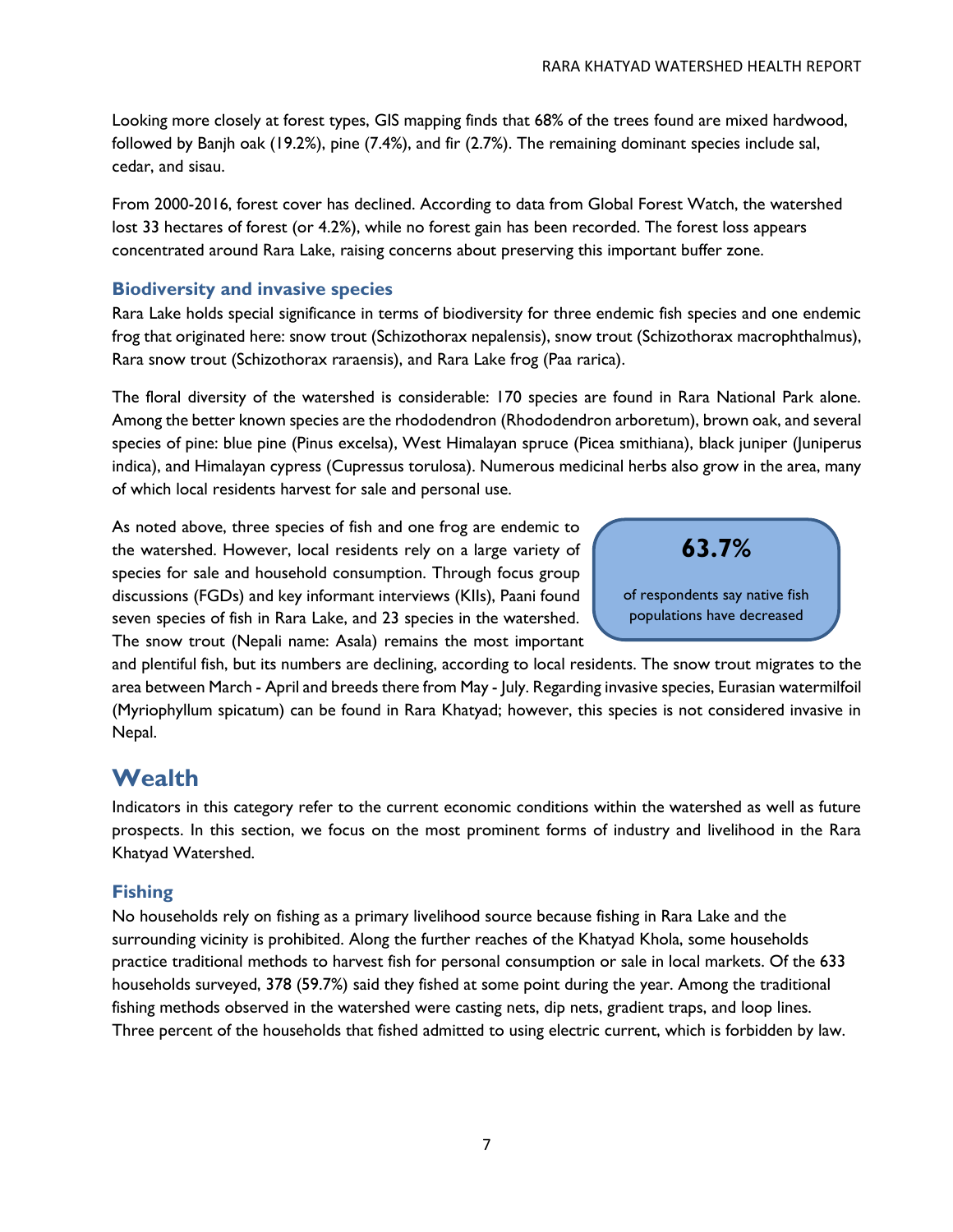#### **Sustainable agriculture**

Cropping practices in the Rara Khatyad Watershed are largely determined by altitude, climate, and the availability of irrigation. Farmers use traditional methods and the observed use of modern inputs such as fertilizers and improved crop varieties was only nominal.

All the major crops (i.e., rice, wheat, millet, barley, and potato) can be grown in the watershed, while a large variety of lesser crops are grown for sale and to round out local diets, such as: oats, maize, mustard, cabbage, radish, cucumber, and cauliflower. In a few select areas, apples, apricots, and walnuts are grown.

The collected holdings of agricultural land in the watershed is 6,500 ha, which amounts to an average land holding of 0.85 ha per household—quite low on a national scale. Of the 6,500 ha, only 663 ha (10.2%) are irrigated; the rest is rain-fed.

Farmers may utilize technical support through an agricultural service center in Shreekot. Occasionally, the center will distribute seeds and conduct soil tests for pests and disease. There is no market center for agricultural products yet developed, so most sales occur through local markets.

#### **Infrastructure and extractives**

The design and construction of infrastructure, such as roads and hydropower plants, have an impact on the health of the watershed if appropriate preventive, mitigated and control measures are not adopted on time. For example, poorly designed rural roads on steep slopes can increase soil erosion and landslides. Similarly, hydropower plants that divert or impound water will restrict the amount of water available for aquatic life that people depend on for their livelihoods. Irrigation canals, while bringing benefits to one group of farmers, can also reduce the amount of water available to other farmers. As demonstrated by these examples, it is important that the design, construction, and operation of infrastructure projects account for the full range of social, economic, and environmental impacts within the watershed. Sustainable infrastructure should provide equitable distribution of benefits with minimal long-term, environmental impacts.

#### **Hydropower**

There are eight micro-hydropower plants in the Rara Khatyad Watershed area, but two are currently inoperative due to unresolved mechanical issues and one is under construction. Of the five still in operation, they collectively generate 160 kW of electricity.

The Birbagar project, currently under construction, has drawn support from the Asian Development Bank (ADB) through collaboration with Nepal's Alternative Energy Promotion Center (AEPC). Environmental impact assessments (EIAs) of this project indicate that aquatic life will be affected along a 1 km stretch above and below the dam.

These projects have inspired some conflict between operators and local residents regarding water use. At the Bihani Khola project in Gamtha, residents complained that the project unnecessarily lowered the amount of water available for irrigation. Since the conflict could not be resolved, the project ceased operation soon afterward.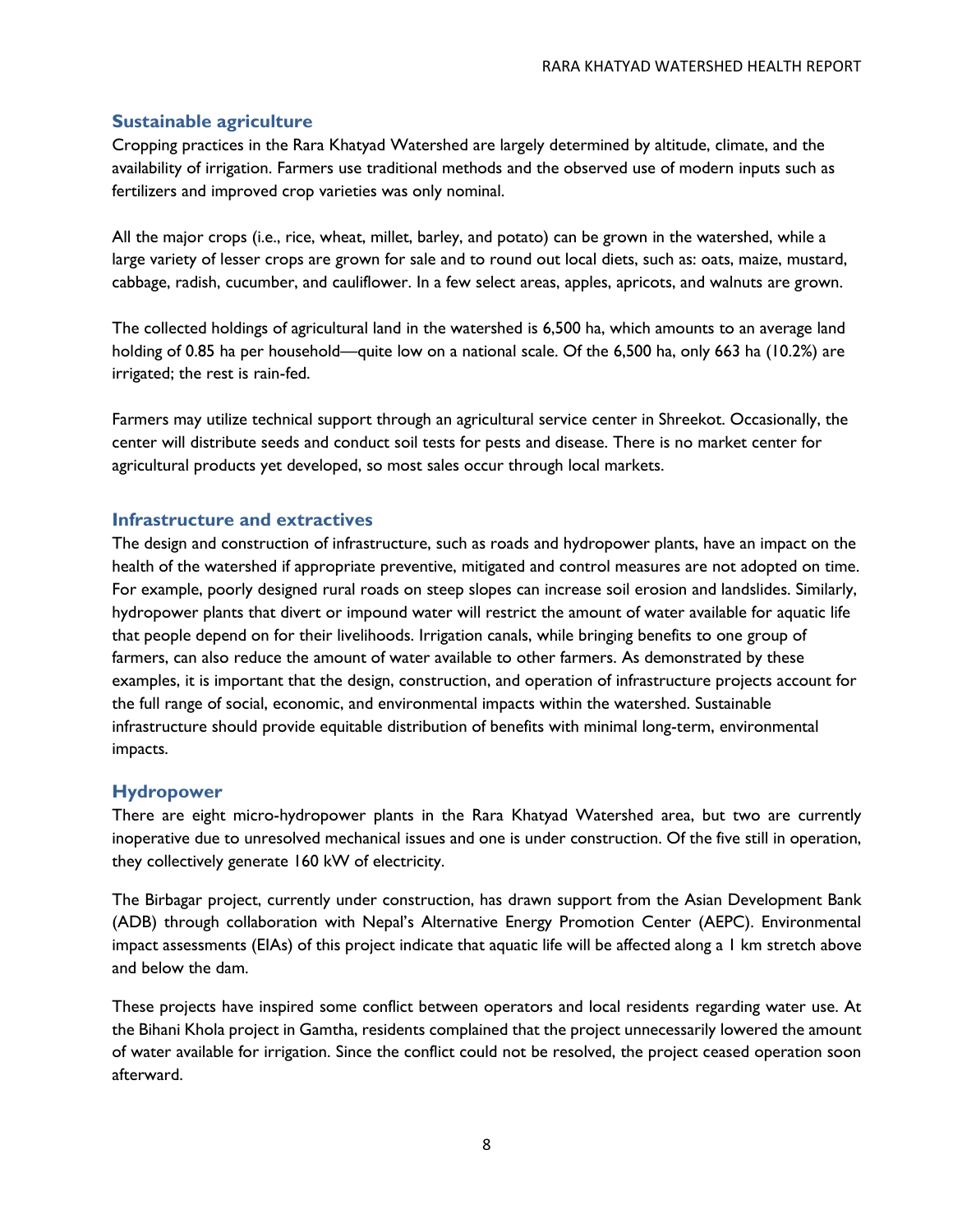#### **Mining**

The development focus on irrigation, hydropower, and road construction in the Rara Khatyad Watershed has meant a corresponding rise in mining from riverbeds. Sand and stone are extracted for construction purposes, while silicon, shilajeet (pitch), and limestone are taken for commercial sale. However, according to interviews with government officials and local leaders, extraction levels are presently deemed sustainable.

#### **Roads**

There are no strategic or national roads in the watershed, but 169 km of rural roads have been constructed by local GPs and NPs, in addition to 92 km of foot trails. Many of these rural roads were constructed between 2010-2012 through a World Food Programme (WFP) initiative.

Unfortunately, many of these roads were reportedly developed without proper environmental assessments prior to construction, and have thus increased the likelihood and occurrence of landslides in the watershed. Use of environmental assessments has increased in recent years, and Gabion boxes were observed in many places to stabilize areas of weak road.

Leaders from Chhyanath Rara NP expressed plans for developing rural roads that will traverse parts of Rara National Park, which raised concerns from park officials who voiced apprehension about proper environmental assessments. Landslides not only damage property, but also degrade aquatic habitats in the rivers below.

Informants in Gamtha reported that road construction in this area tends to disproportionately affect marginalized groups, who often live in areas that are vulnerable to landslides.

#### **Irrigation**

The high elevation of the Rara Khatyad Watershed means that irrigation is especially needed for agricultural and household water use. There are 68 irrigation schemes in the watershed, serving 7,390 households and providing water to 1,382 hectares of land. All of these schemes follow a customary system of management wherein all households contribute labor to maintain the system, or pay a tax if they are unable to provide that labor.

In Seri, the community elects a person (*Nayak*) who manages the system to facilitate equitable flow to all households within that scheme. The Nayak (known as *Baidar*, in Jamma) also resolves local conflicts over water access, either finding a workable solution or taking the case up to the government-level for more formal resolution or compensation, as the case may dictate.

The District Irrigation Office supports the community by providing technical support and construction materials, and by supporting repair and rehabilitation work as needed.

Water for the irrigation system is almost evenly divided between the river (50.4%) and rainfall (45.8%). Only 2.1% use harvest rainwater for irrigation.

#### **Climate resilience and disaster risk reduction**

Given its high elevation and sharp topography, the area around the Rara Khatyad Watershed is vulnerable to the effects of climate change, particularly in regard to its disposition toward natural hazard events like floods and landslides.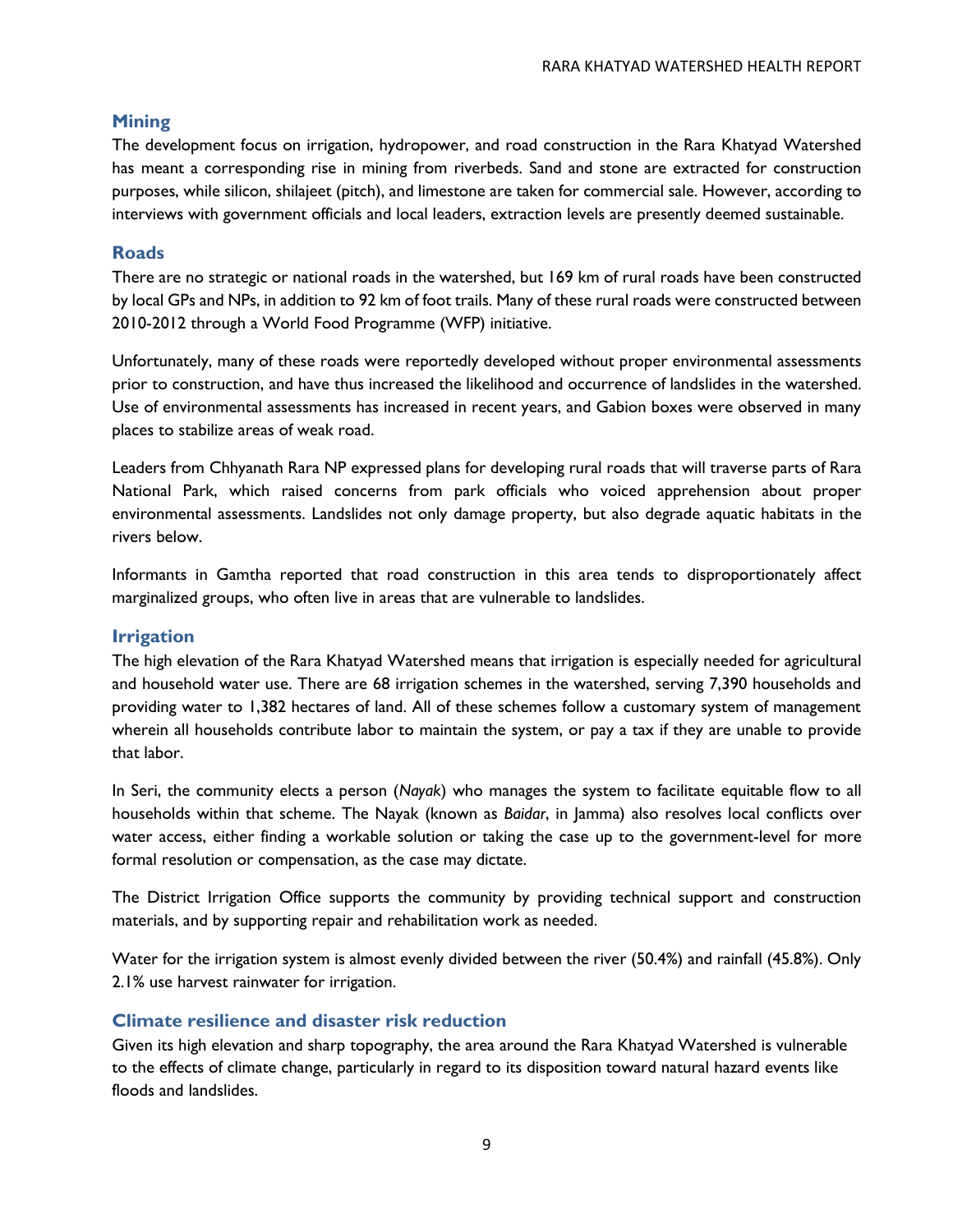Local response to climate change has been slow in the Rara Khatyad Watershed and few climate-resilient activities have been observed. One Village Development Committee (VDC), Sukhdhik, has implemented a Local Adaptation Plan of Action (LAPA). This LAPA reveals several climate change-related issues that need to be addressed, including natural hazards, forest degradation, agricultural productivity, and information gaps on available technology.

There is no early warning system (EWS) operating in the Rara Khatyad Watershed. Local households rely on FM radio for disaster-related information.

## **Power**

In this section of the report, we detail and analyze the social, institutional, and regulatory structures through which water resources management, aquatic biodiversity management, and adaptation to climate change are planned and operationalized within the Rara Khatyad Watershed. Indicators in this section refer to the strength and accessibility of governance institutions in the watershed, as well as the level of inclusiveness across gender, caste, and ethnicity in decision-making processes.

#### **Local institutions and inclusiveness**

User groups for community forestry and water and sanitation provide an important forum for local stakeholders to share responsibility for and benefits accrued from natural resources in the Rara Khatyad Watershed.

As such, natural resource management (NRM) groups have voiced concerns echoed throughout this report: unsustainable road construction, increasing pollution and unmanaged solid waste, and increasing impacts of climate change.

Household participation in NRM groups is impressively high: 91.5% claim affiliation with at least one group. Disaggregating membership by caste/ethnicity, surveys find that 100% of Janajati households, 93.4% of BCTS, and 82.2% of Dalits belong to an NRM group.

National guidelines require that 33% of members in a user group be either female or from a socially marginalized group. All user groups in the watershed currently exceed this standard. However, only 17.5% of leadership positions in these groups were found to be female, when national mandates stipulate a 33% minimum.

To address these issues of women in leadership, Khatyad GP is requiring public construction committees to have 40% female membership, and will provide a 5% public construction waiver to those committees that are comprised of all women. Ideally, initiatives like these will become more common, and long-standing inequities of gender discrimination can be confronted and overcome.

#### **Policies, frameworks and regulations**

The Constitution of Nepal 2015 guarantees the right of every person to live in a clean and healthy environment. Accordingly, the national government has ratified numerous policy provisions and programs for conserving natural resources and promoting environmental management. A few examples of these policies include the National Park and Wildlife Conservation Act - 2029 (1973); the Soil Conservation and Watershed Management Act – 2039 (1983); the Forest Act – 2049 (1993); and the Environmental Protection Act – 2053 (1997).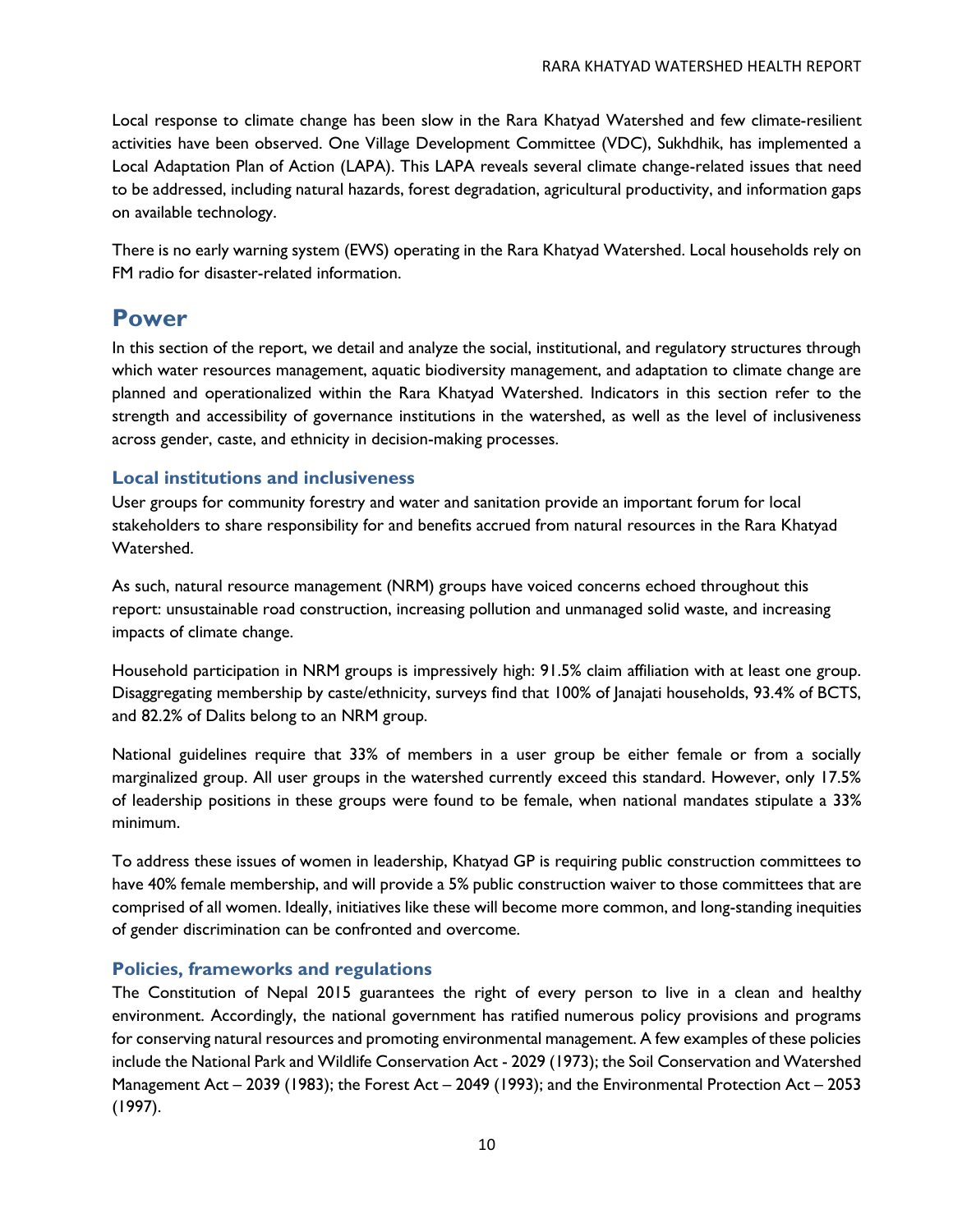The Local Government Operation Act 2017 (LGOA) provides municipalities and rural municipalities with powers, functions, and duties to formulate, implement, and regulate local policies. LGOA also authorizes local governments to develop plans related to local-level disaster preparedness and response planning, EWS, and distribution and coordination of relief materials. Observations and focus group discussions revealed that all NP and GP authorities have been executing these powers related to disaster management; however, local civil society organizations say that not enough energy has been devoted to conservation.

While there are national laws and policies that require proper environmental assessment prior to mining and construction, local residents reported that compliance with these provisions was generally low in the watershed. When asked why compliance was low, respondents said that low literacy among the population and general lack of knowledge regarding policy specifics were responsible.

Surveys and KIIs indicated that much of the non-compliance seen in the Rara Khatyad Watershed was owed not to disregard for policy, but rather, general lack of knowledge and awareness. For example, the Aquatic Animal Protection Act forbids certain forms of fishing, such as electric current. However, when questioning fishermen about using electric currents, Paani found that none knew they were in violation of the law. However, in some cases, there were individuals who knowingly violated the law, in particular, fishing in protected areas of Rara National Park and poaching animals from this area.

Similarly, non-compliance with solid waste regulations has resulted from a lack of approved or reliable system for proper disposal. Members of the buffer zone management committees said they were unable to provide proper monitoring and enforcement of existing solid waste policy.

Regarding wetland management and protection, the nine wetlands of the watershed were declared a RAMSAR site, which requires local governments to implement measures to promote conservation. However, local leaders in Khatyad GP and Chhyanath NP admitted they had been unable to fulfill these obligations due to a lack of resources and capacity. This suggests that international mandates, such as RAMSAR, though wellintentioned, draw their actual strength from the host country's ability to support them.

## **Watershed health assessment – Summary**

The list of health indicators presented in this section takes into account factors related to biophysical health, infrastructure, socio-economic and governance within the watershed. Each of these indicators was assessed through consultation with stakeholders in the Rara Khatyad Watershed and assigned a score between 0-5 points.

| <b>Color Symbol</b> | <b>Description</b>                                                                                        | <b>Treatment measures</b>                                                                                                                  |
|---------------------|-----------------------------------------------------------------------------------------------------------|--------------------------------------------------------------------------------------------------------------------------------------------|
| $[4-5$ points]      | Good health condition, no<br>additional treatment required                                                | Intervention required to keep<br>condition intact                                                                                          |
| $[2-4$ points]      | Fair condition, functioning at<br>risk, be alert to maintain and<br>improve condition of the<br>watershed | Promotion of good practices needed to<br>improve health condition; special<br>attention, if not additional treatment,<br>may be necessary. |

We are concerned with assessment *and* monitoring, and employ the following rating system.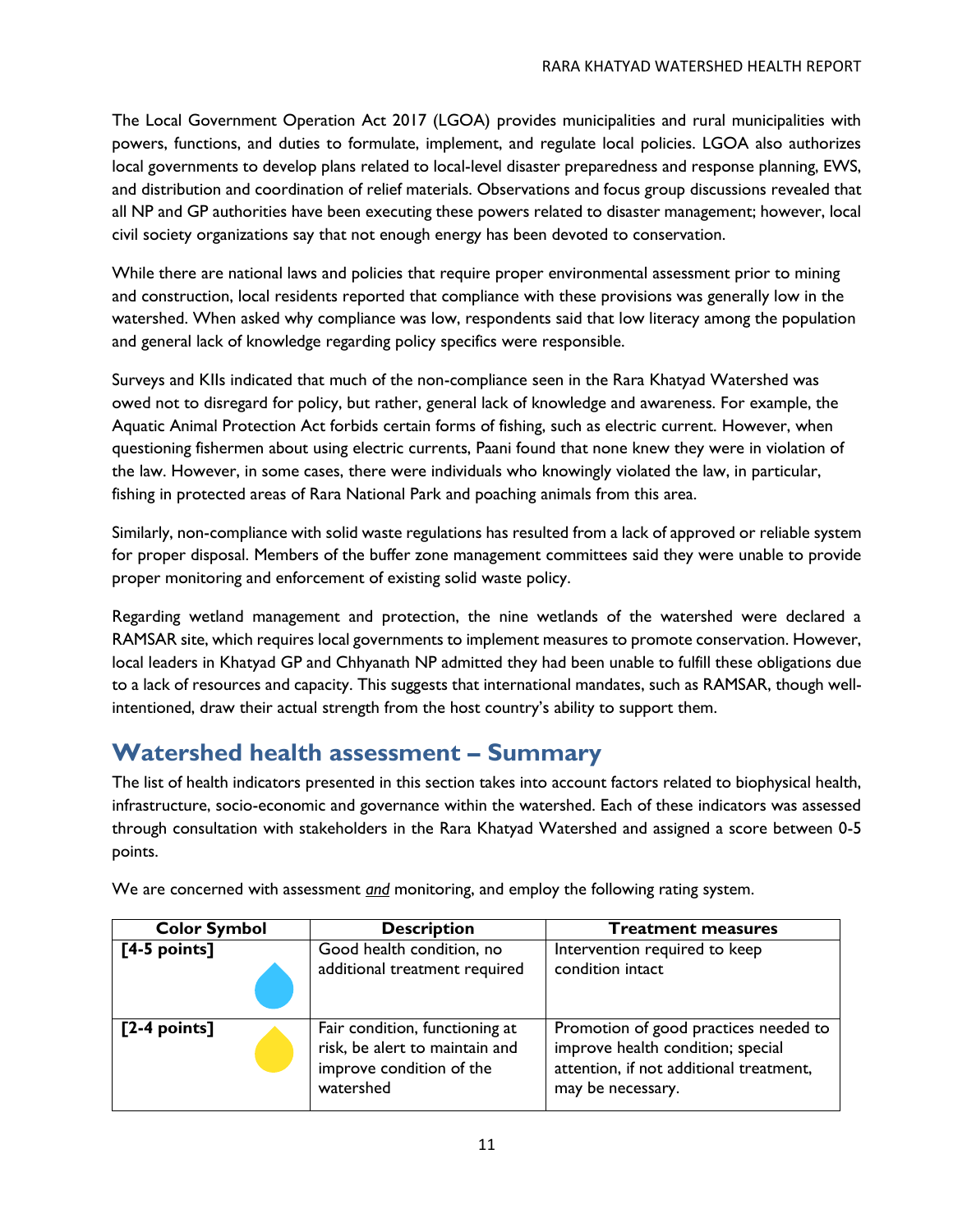

Based on the designated indicators for assessment, we rate the health status of the Rara Khatyad Watershed as **fair** (Table 1)**.** Water quality, no invasive species, and active NRM groups are among the most positive factors impacting watershed health. Hydropower, solid waste management, and destructive fishing practices pose the most serious and immediate challenges to residents in the area. Declining water availability, agricultural productivity and intensifying gravel mining are areas that need more attention in the future.

**Table 1: Summary of health indicators for the Rara Khatyad Watershed**

| <b>Theme</b>                                | Watershed                                                              | <b>Rating</b> | <b>Rationale for rating</b>                                                                                                                                                                           |
|---------------------------------------------|------------------------------------------------------------------------|---------------|-------------------------------------------------------------------------------------------------------------------------------------------------------------------------------------------------------|
|                                             | health                                                                 |               |                                                                                                                                                                                                       |
|                                             | <b>indicators</b>                                                      |               |                                                                                                                                                                                                       |
| <b>WATER</b>                                | Water availability                                                     |               | • Households have more difficulty<br>obtaining sufficient water compared to<br>a decade ago<br>• Concerns about drying springs and<br>other sources.                                                  |
|                                             | Water<br>accessibility for<br>community,<br>agriculture                |               | • Limited water in summer for irrigation<br>Nearly 89% of households spend less<br>than 30 minutes per day obtaining<br>water                                                                         |
|                                             | Water quality for<br>drinking,<br>irrigation, and<br>energy generation |               | • Water is safe for consumption and<br>irrigation<br>Future concerns about non-point<br>source pollution and road<br>construction affecting water quality                                             |
| <b>BIODIVERSITY</b><br><b>&amp; HABITAT</b> | Household<br>sanitation                                                |               | Mugu recently declared open-<br>$\bullet$<br>defecation free<br>Nearly 90% of households have own<br>toilet<br>Rising mis-management of non-point<br>source pollution and household waste<br>reported |
|                                             | Solid waste<br>disposal                                                |               | • Watershed lacks infrastructure to<br>enable proper waste disposal<br>Lack of awareness among population<br>on need for proper solid waste<br>management                                             |
|                                             | Land use and land<br>cover                                             |               | Nearly half the land is covered by<br>forests and one-fourth is cultivated<br>Forest cover in slow decline due to<br>urbanization at market centers and<br>population growth                          |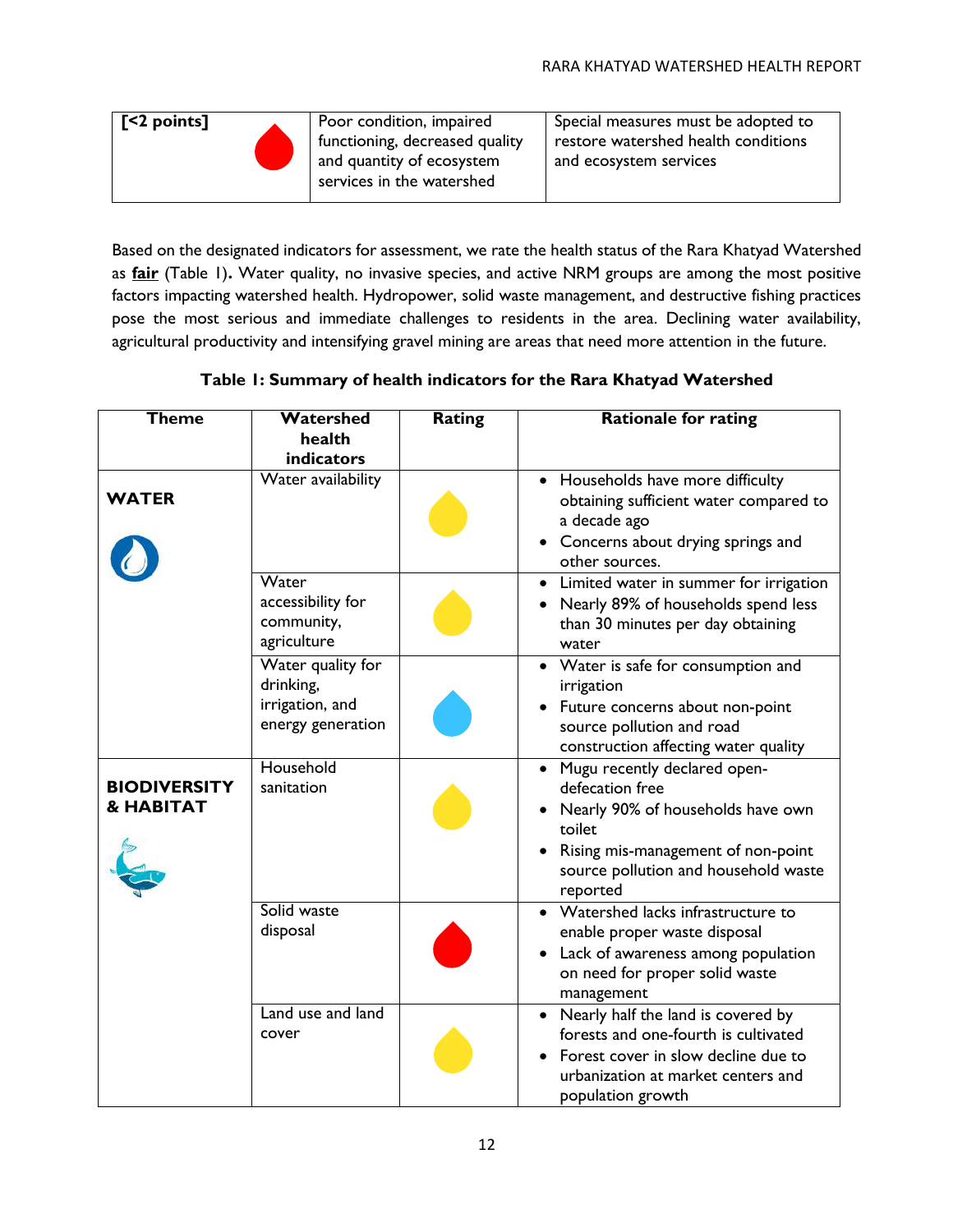|                                                                     | Species diversity<br>[fresh water]<br>Invasive species              | • Rivers in the watershed support<br>several endemic species and 23 species<br>of fish overall<br>65% of population say native fish<br>populations are decreasing<br>• No invasive species reported nor                                                                    |
|---------------------------------------------------------------------|---------------------------------------------------------------------|----------------------------------------------------------------------------------------------------------------------------------------------------------------------------------------------------------------------------------------------------------------------------|
|                                                                     | [aquatic]                                                           | observed                                                                                                                                                                                                                                                                   |
|                                                                     | <b>Fishing practices</b>                                            | Increasing use of destructive fishing<br>practices such as gill nets and electric<br>current<br>65% of population say native fish<br>populations are decreasing                                                                                                            |
| <b>SUSTAINABLE</b><br><b>AGRICULTURE</b>                            | Climate and<br>physiography                                         | • Average temperature rates are rising<br>between 0.02 and 0.04 °C/year                                                                                                                                                                                                    |
|                                                                     | Soil management<br>[conservation,<br>fertility]                     | Nearly 86% of respondents said soil<br>fertility had declined over the past<br>decade                                                                                                                                                                                      |
|                                                                     | Agriculture<br>productivity [data]                                  | 89% of households said agricultural<br>productivity had declined over the past<br>10 years                                                                                                                                                                                 |
| <b>SUSTAINABLE</b><br><b>INFRASTRUCT</b><br><b>URE &amp; MINING</b> | Sustainability of<br>hydropower                                     | • No major hydropower plants in the<br>watershed, but a number of<br>microhydro schemes have caused<br>conflict about water use and access<br>• Several micro plants are non-operating<br>due to lack of maintenance                                                       |
|                                                                     | Sustainability of<br>gravel mining and<br>construction<br>materials | Rising infrastructure development is<br>intensifying the demand for materials<br>Limited monitoring of existing mining<br>sites                                                                                                                                            |
|                                                                     | Sustainability of<br>rural roads                                    | • Most road construction does not<br>follow established environmental<br>protocols; the effects of construction<br>impact aquatic habitats and raise the<br>likelihood for landslides<br>Poor and Dalit families are<br>disproportionately affected by the<br>construction |
| <b>CLIMATE</b><br><b>RESILIENCE</b><br><b>AND DISASTER</b>          | Sustainability of<br>irrigation                                     | Drying water sources reported in the<br>٠<br>area<br>Irrigation user groups are disorganized<br>and do not fulfill working potential                                                                                                                                       |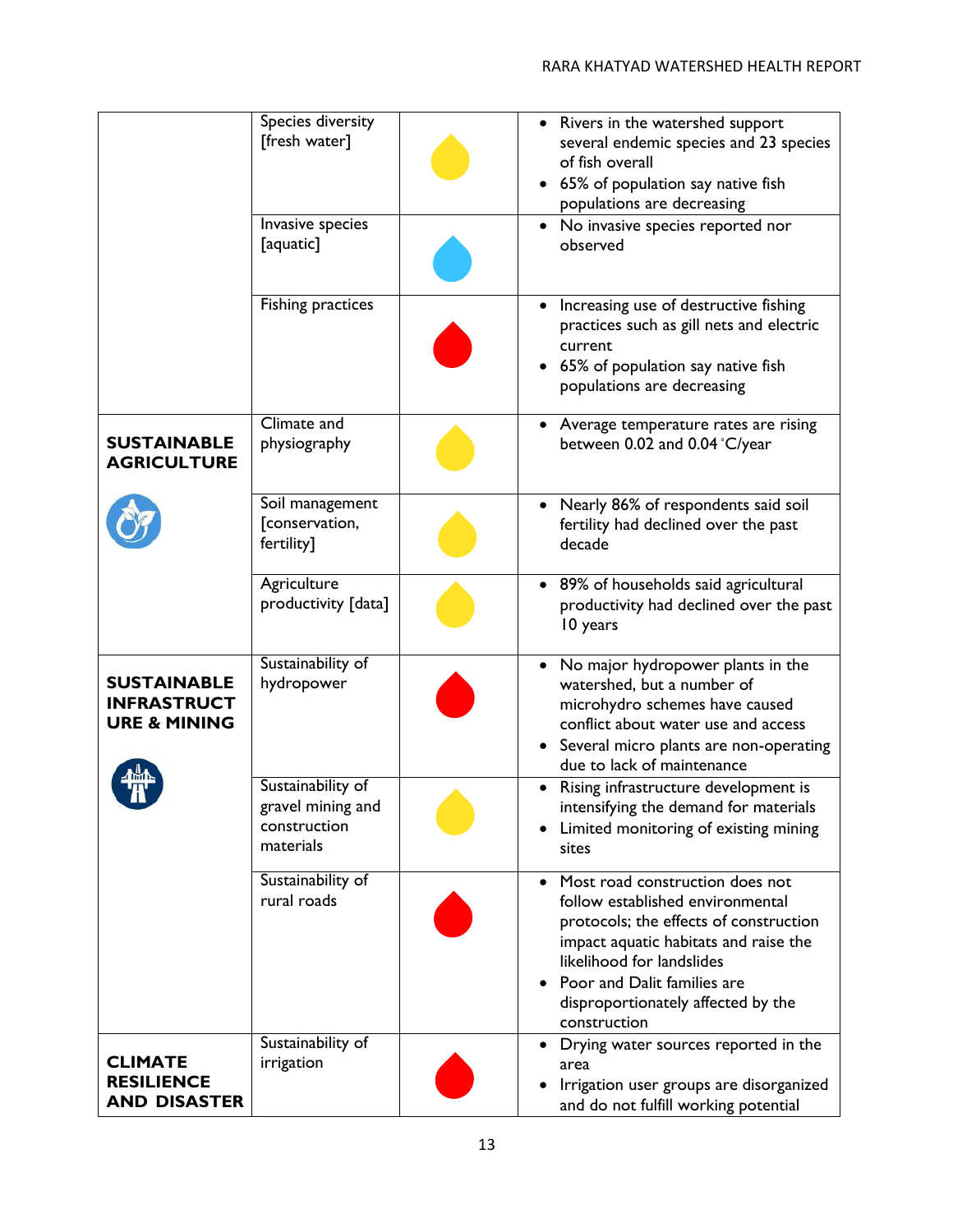| <b>RISK</b><br><b>REDUCTION</b>                    | Climate induced<br>$threads - intensity$<br>and severity<br>[landslides, floods<br>and landslides]                                                 | Mining, hydropower, and road<br>construction are exacerbating<br>conditions for landslides and negatively<br>affecting water sources<br>Weather patterns changing rapidly -<br>more intense rain, more cold waves<br>and less snowfall |
|----------------------------------------------------|----------------------------------------------------------------------------------------------------------------------------------------------------|----------------------------------------------------------------------------------------------------------------------------------------------------------------------------------------------------------------------------------------|
|                                                    | Community<br>response,<br>measures to adapt<br>to climate change<br>impactsc                                                                       | Several climate-smart practices in use,<br>$\bullet$<br>including Gabion boxes, re-forestation,<br>and tunnel farming                                                                                                                  |
|                                                    | Community<br>access to early<br>warning systems                                                                                                    | No early warning system in the<br>watershed                                                                                                                                                                                            |
| <b>GOVERNANCE</b><br><b>AND</b><br><b>EQUALITY</b> | Inclusive<br>participation in<br>local planning;<br>women,<br>marginalized<br>castes and ethnic<br>groups hold key<br>positions in NRM<br>groups   | Only moderation participation of<br>women and people from marginalized<br>groups in membership and leadership<br>positions<br>Marginalized groups have limited<br>access to decision-making processes                                  |
|                                                    | Persistence of<br>active NRM<br>groups<br>[Biodiversity,<br>disaster, climate<br>change, water,<br>agriculture, forest,<br>irrigation,<br>farmers] | Forest user groups are active and<br>engaged in various conservation<br>activities                                                                                                                                                     |
|                                                    | People comply<br>with laws and<br>policy provisions,<br>including local<br>norms and<br>standards                                                  | Low compliance with policy generally<br>due to low awareness of existing<br>conservation and environmental<br>policies                                                                                                                 |
|                                                    | Equitable access<br>and benefit sharing<br>arising from use of<br>Natural resources<br>(ecosystems                                                 | Most benefit-sharing issues resolved<br>within the community<br>Marginalized groups have limited<br>access to decision-making processes                                                                                                |